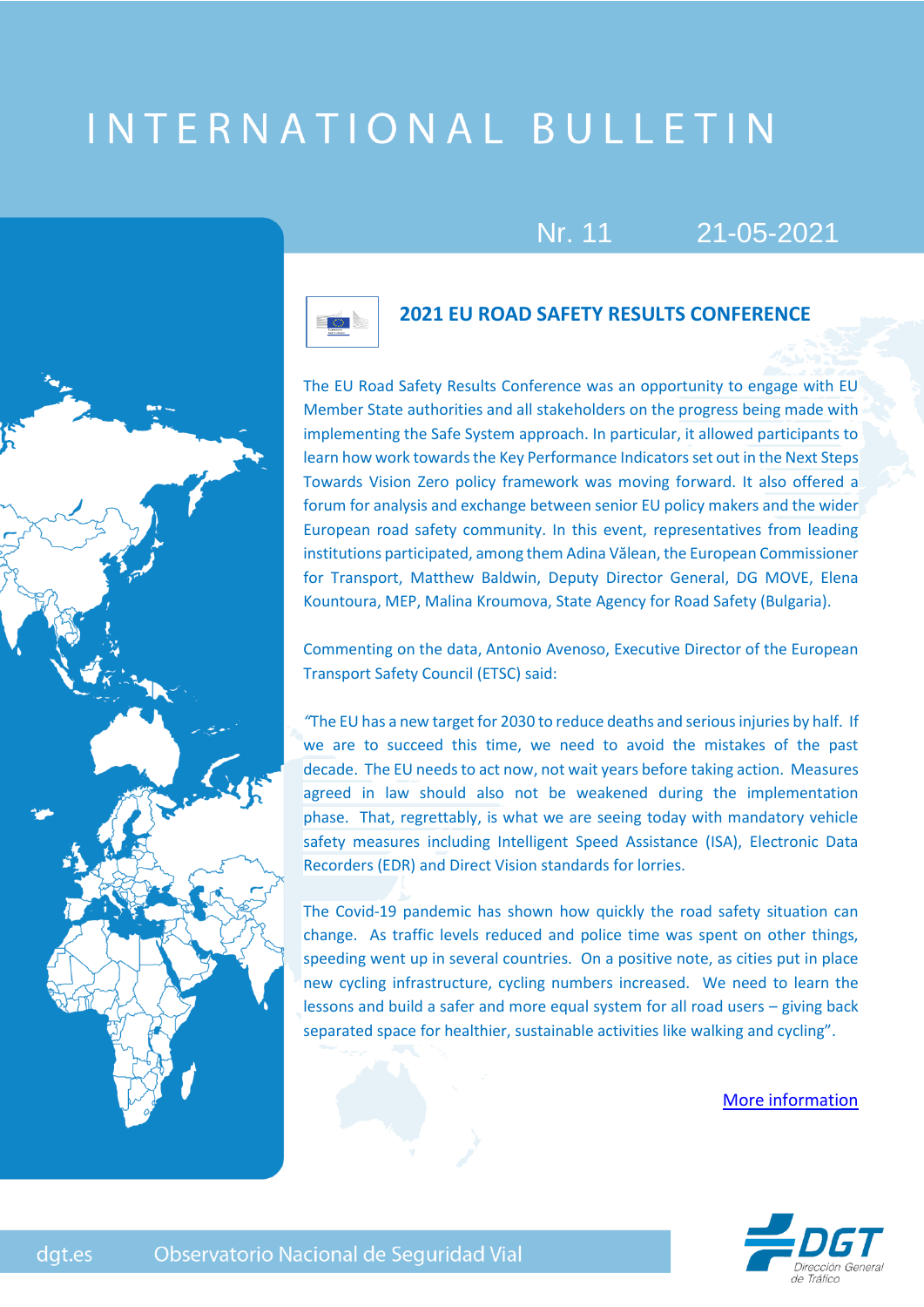

# **PARLIAMENT WANTS ALL MOTORCYCLES TO BE SUBJECT TO REGULAR TECHNICAL CHECKS**

The European Parliament is urging the European Commission to consider mandating regular technical inspections for all motorcycles in all EU Member States when vehicle roadworthiness rules are revised in 2023. Only motorcycles above 125cc are required to be checked under rules on regular technical inspections today, though many EU member states require checks on such vehicles anyway.

In a report approved by the Parliament's online plenary session on 3 March, parliamentarians set out a number of changes they would like to see that would make safety checks more wide-ranging and in line with new technology.

MEPs also want technical checks to move with the times, including testing of emergency call systems (eCall) and new safety technologies that will be required from 2022 such as automated emergency braking systems (AEB) and Intelligent Speed Assistance (ISA). Checks could be used to screen for technical failures or tampering.

#### [More information](https://etsc.eu/parliament-wants-all-motorcycles-to-be-subject-to-regular-technical-checks/)



# **OVERHAUL OF EU RULES ON DRIVER MEDICAL FITNESS NEEDED**

The current EU approach to assessing whether drivers are medically fit to hold a licence needs substantial revision, according to a new report by ETSC.

The report examines the current state of play in European countries regarding the assessment of medical fitness to drive, with reference to current EU rules. The EU is currently reviewing the Directive on driver licensing and a revised legal proposal is expected in 2022.

The report shows that the starting point for many EU countries is still age-based assessment despite the fact that studies have concluded that specific medical conditions, substance abuse, mental disorders, epilepsy and diabetes are more important factors than age when it comes to medical fitness to drive. Mandatory age-based screening of older drivers has not been shown to be effective in preventing severe collisions. It may even have a negative safety impact, as older drivers with revoked licences due to poor health become vulnerable road users. ETSC is recommending that national governments should make wider use of conditional licences to allow those who may be at slight risk to continue to drive under certain circumstances.



dgt.es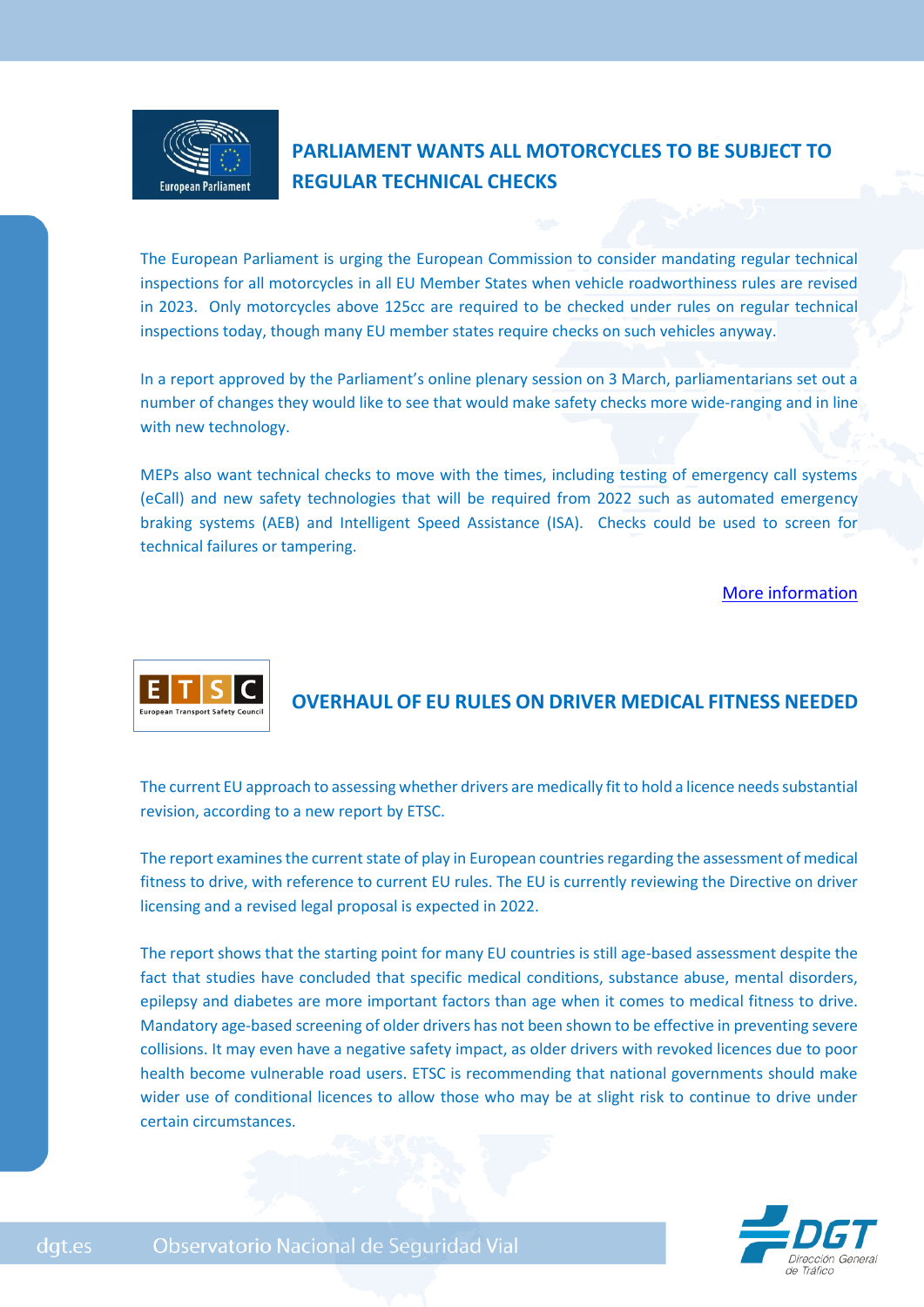When it comes to driving under the influence of medication, less is known about the effects than for alcohol. ETSC recommends applying the existing EU 'DRUID' categorisation for labelling relevant medicines and stressing the role doctors can play in advising their patients on the impact of prescription medicines on driving.

#### [More information](https://etsc.eu/overhaul-of-eu-rules-on-driver-medical-fitness-needed/)



## **IS CAR NO LONGER KING IN BERLIN?**

A new "pedestrian law" has been passed in Berlin, with the aim of shifting the priority away from cars, and further towards vulnerable road users.

At the end of January, Berlin's state parliament passed a so-called pedestrian law — an amendment to a 2018 law that focused on improving traffic safety for cyclists. Both were the first of their kind in Germany, according to DW – a German news broadcaster.

The new requirements include: longer green lights for pedestrians, safer routes to school, more pedestrian crossings and more benches for older people and others in need of a rest along their route; curbs are to be lowered to make them more wheelchair accessible; construction sites will need to ensure that pedestrians and cyclists can safely navigate around them; and city authorities are supposed to crack down harder on illegal parking and dangerous driving.

ETSC says the modal priority in urban areas should put pedestrians and cyclists first, followed by public transport and then private motor vehicles.

[More information](https://etsc.eu/is-car-no-longer-king-in-berlin/)



# **MEMBER STATES WARNED ON NEED FOR ACCESS TO IN-VEHICLE CRASH DATA**

ETSC, together with a coalition of organisations, has written to EU Member State representatives to outline concerns over specifications for in-vehicle Electronic Data Recorders which will be mandatory in the EU starting from 2022.

The issue relates to the need to record location, date and time events on the devices. Such information is critical to road safety researchers and in-depth collision investigations, which, as in the aviation sector, can be used to help prevent a similar situation occurring in the future.

While robust data privacy requirements were written into the legislation, ETSC and other expert organisations believe that the European Commission's interpretation is too strict. While there should

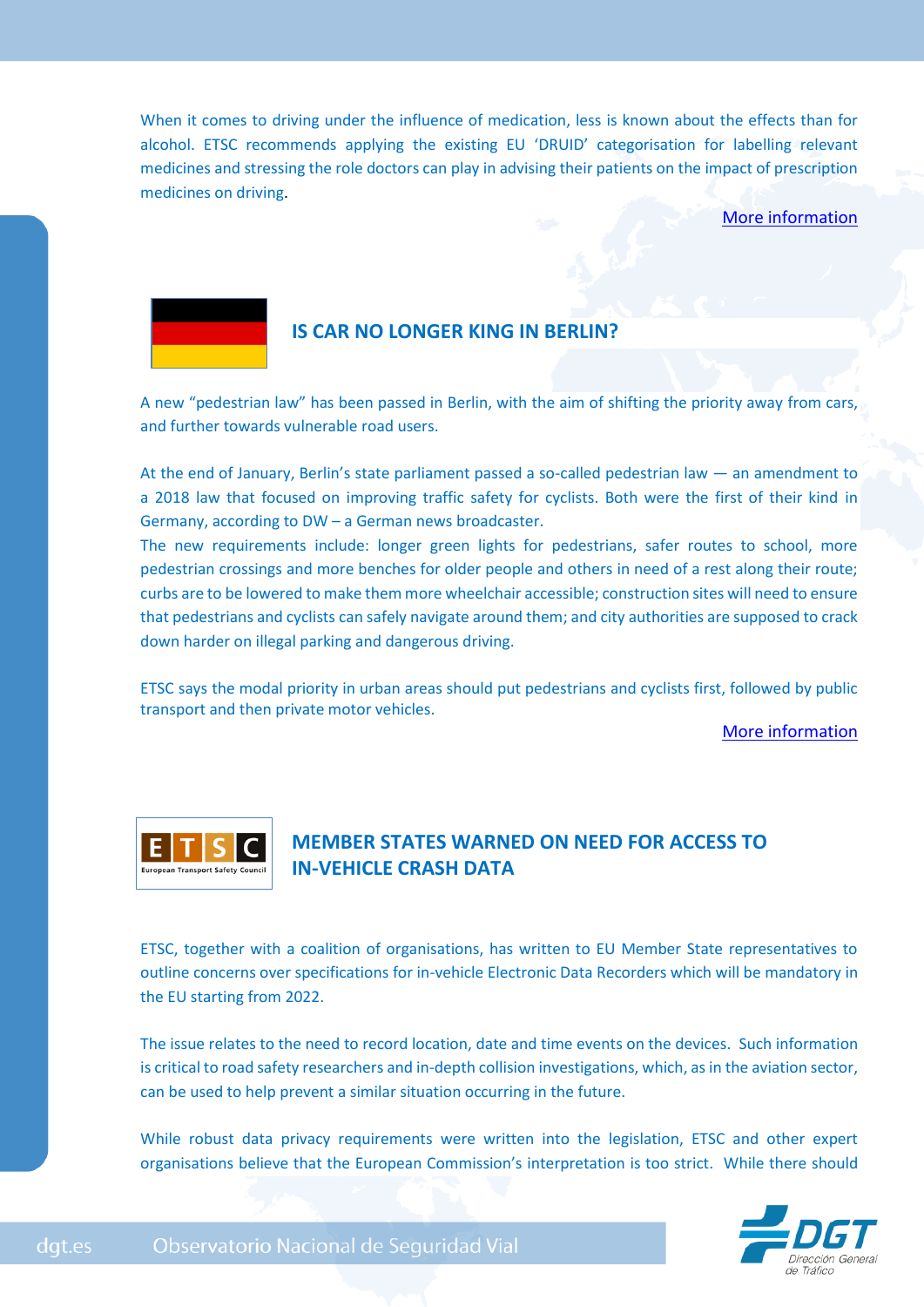be tight controls on who can access location and time data, the organisations believe it is absolutely essential that it is available to certain authorised parties.

Furthermore, the original purpose of requiring the devices was to provide a data source to improve road safety. Ruling out the recording of location and time information would render the device data virtually useless to road safety researchers.

In recent years, with the rise of automated systems in vehicles, it has become ever more necessary for crash investigators and road safety researchers to understand which systems were active at the time of the crash. Electronic Data Recorders only store data when a collision occurs. There is no question of EDRs being used to continuously track vehicle movements.

The letter from ETSC and others also reiterates concerns over the weakening of technical standards for Intelligent Speed Assistance technology, also mandatory starting in 2022. The organisations believe the requirements for the systems will result in vastly inferior safety benefits compared to the system envisaged at the time the legislation was developed.

[More information](https://etsc.eu/member-states-warned-on-need-for-access-to-in-vehicle-crash-data/)

**E** International

# **REVERSING CAR DEPENDENCY**

Managing the growth of urban traffic is vital for improving the liveability of our cities. This report examines how governments can encourage citizens to use alternatives to private cars in order to reduce car dependency, regardless of how they are powered or who drives them. The report analyses fiscal policies and other instruments for managing urban traffic and correcting current policy biases that favour automobile travel over more sustainable and affordable transport options. It also reviews international experience in co-ordinating transport planning with land-use development and in allocating space to walking and cycling in order to make transport more efficient and streets less congested.

[More information](https://www.itf-oecd.org/reversing-car-dependency)



## **FRANCE MOVES TO BAN SHORT-HAUL DOMESTIC FLIGHTS**

French MPs have voted to suspend domestic airline flights on routes that can be travelled by direct train in less than two and a half hours, as part of a series of climate and environmental measures.

After a heated debate in the Assemblée Nationale at the weekend, the ban, a watered-down version of a key recommendation from President Emmanuel Macron's citizens' climate convention, was adopted. It will mean the end of short internal flights from Orly airport, south of Paris, to Nantes and Bordeaux

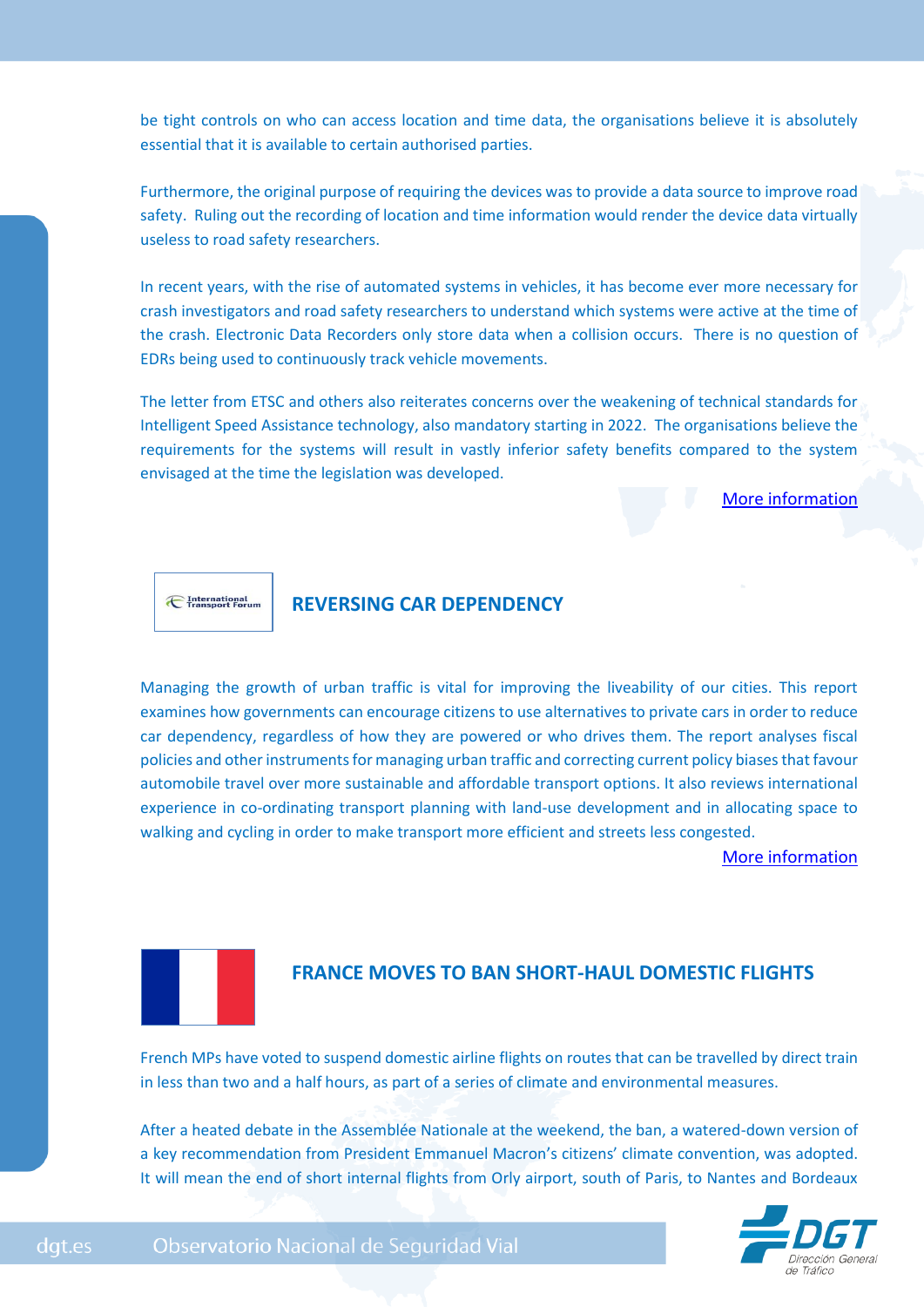among others, though connecting flights through Charles de Gaulle/Roissy airport, north of the French capital, will continue.

The climate commission set up by Macron had originally recommended the scrapping of all flights between French destinations where an alternative direct train journey of less than four hours existed. This was reduced to two and a half hours after strong objections from certain regions and from Air France-KLM, which, like other airlines, has been badly hit by local and international COVID-19 restrictions on travel.

A year ago, the French government agreed a €7bn loan for AF-KLM on the condition that certain internal flights were dropped, but the decree will also stop low-cost airlines from operating the banned domestic routes.

The chief executive of Air France-KLM, Benjamin Smith, has said the airline is committed to reducing the number of its French domestic routes by 40% by the end of this year.

[More information](https://www.euractiv.com/section/aviation/news/france-to-ban-some-domestic-flights-where-train-available/)

# ROAD SAFETY IN THE MEDIA

#### **Two die in Tesla car crash in Texas with 'no one' in driver's seat**

Car ran off road and hit a tree north of Houston, before bursting into flames, local media says

Two men died after a Tesla vehicle, which was believed to be operating without anyone in the driver's seat, crashed into a tree north of Houston, authorities said.

The 2019 Tesla Model S was traveling at high speed when it failed to negotiate a curve and went off the roadway. After the fire was extinguished, authorities located two passengers, with one in the front passenger seat while the other was in the back seat of the Tesla, the report said.

Tesla and the National Highway Traffic Safety Administration did not immediately respond to a request for comment. The accident came amid growing scrutiny over Tesla's semi-automated driving system following recent accidents and as it is preparing to launch its updated "full self-driving" software to more customers. The self-driving technology must overcome safety and regulatory hurdles to achieve commercial success.

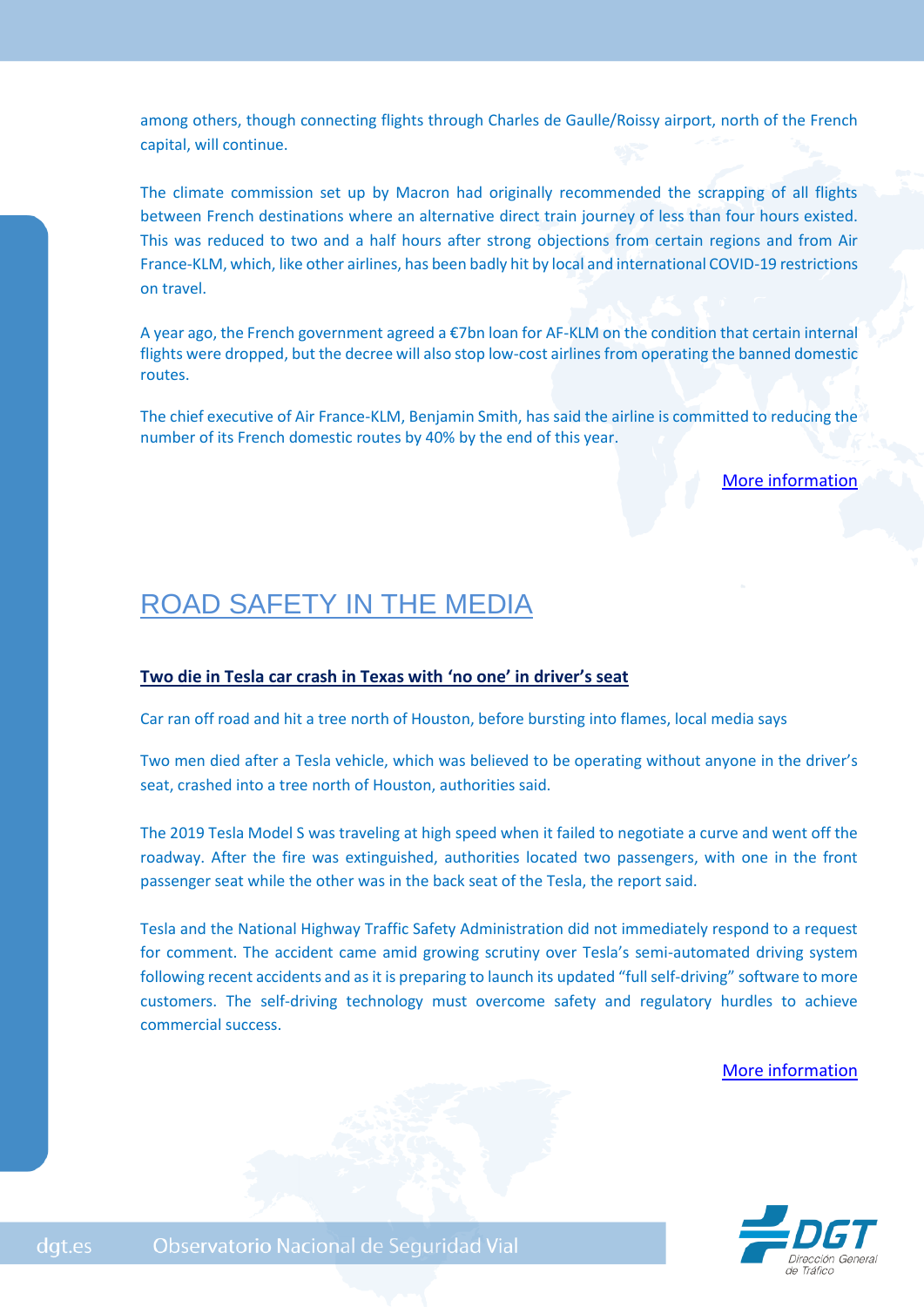#### **Ivory Coast suspends all driving test staff as road deaths rise**

All driving test examiners have been suspended across Ivory Coast while the government "cleans up" the sector.

Fraud, corruption and a rise in road accidents are of concern, it says.

Police officers will take over and officiate driving tests for a period of three months, announced Transport Minister Amadou Koné. He said the country enjoys "better quality roads" after recent investment but said human error was behind many of the latest accidents. "This is not an incrimination of the licence as such but there are a great number of matters on which we have decided to be uncompromising."

Around 1,400 people die each year in road accidents in Ivory Coast. At least 38 people have been killed this month alone, including eight who burned to death after a car and a minibus collided on a main road 149 km (92 miles) from the biggest city Abidjan.

A corrupt examiner has never been convicted in Ivory Coast. Corruption has been around for long that people don't necessarily see it as a bad thing - they think it's normal.

[More information](https://www.bbc.com/news/world-africa-56888420)

## **[All Renault and Dacia cars will be speed-limited to 180km/h from 2022](https://www.caradvice.com.au/947875/all-renault-and-dacia-cars-will-be-speed-limited-to-180km-h-from-2022/)**

The brand's CEO claims the move will make roads safer.

All Renault cars will be speed-limited to 180km/h from next year, the French manufacturer has confirmed.

The cap will also reportedly apply to cars built by Renault's budget Romanian subsidiary Dacia (although this is unlikely to inconvenience many people as, even in flagship 2.0-litre guise, the top-selling Duster SUV maxes out at just 181km/h).

Caradvice understands the upcoming Mégane eVision SUV (shown in concept form below) will be the first model fitted with the limiter, before a wider roll-out across the range.